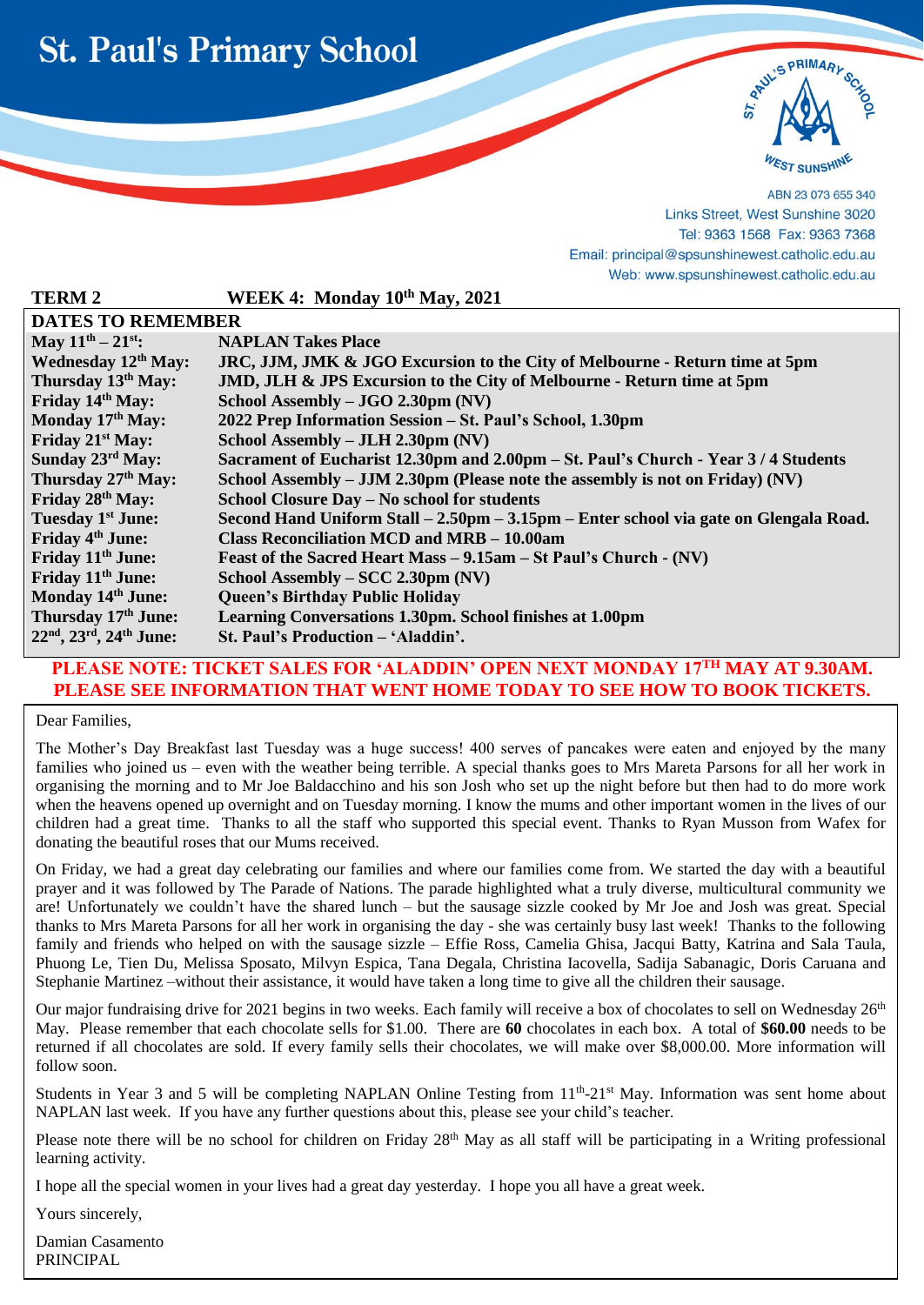# **MOTHER'S DAY STALL**

The Mother's Day Stall was a great success last Thursday. There were so many great gifts available for the children to purchase – I know you would all have loved the gifts your children bought for you. I would like to thanks Effie Ross, Camelia Ghisa and Stephanie Martinez for all their work setting up the stall and purchasing the gifts. Thanks also to Tien Le Du, Natasha Kostrevski, Bich Quan Vuong, Tana Degala, Doris Caruana and Jacqui Batty for their assistance at the stall. Without all their help, the stall wouldn't have been so successful. \$909.00 was raised – what a huge effort – thank you.

### **PRODUCTION TICKETS**

You will need to book all tickets for 'Aladdin Jr' online from the *TryBooking.com* website. The website will be available for bookings from **Monday 17th May, 2021 from 9.30am onwards**.

**Step 1:** Use the website link, <https://www.trybooking.com/BQWDU> to log on to the online booking site.

**Step 2:** Select the date that you wish to attend.

**Step 3:** Follow the prompts to select the seats you would like to purchase. When booking seats, please do not leave a space between your seat and others that have previously been booked. We want to ensure that every ticket is sold. **Step 4:** Follow the prompts for online payment.

Please refer to the information sent home today for more details.

### **PREP ENROLMENTS - 2022**

Enrolments for Prep 2022 are now open. I encourage any parents/carers who have not enrolled their child for Prep in 2022 to do so. Please contact the school office for an enrolment form. There will be several information sessions for 2022 Prep Parents/Carers. The next session will be held on Monday May 17<sup>th</sup>, at 1.30pm. Please let any interested people know of this date. Please contact the office to advise if you will be attending the session.

### **SACRAMENT DATES FOR 2021**

Sacrament of Eucharist (Year 3 and 4) Sunday, May  $23<sup>rd</sup>$  at 12.30pm and 2.00pm – St. Paul's Church (3 Family Members to attend with First Communicant) Sacrament of Confirmation Family Night Monday, August  $23<sup>rd</sup>$  at  $7.00 \text{pm} - \text{St Paul's School}$ Sacrament of Confirmation (Year 5 and 6) Thursday, September  $16<sup>th</sup>$  at 7.00pm – St Paul's Church

## **IMPORTANT DATES FOR 2021**

The following dates are very important for **ALL** students who will be attending secondary school in 2023 – our current Year 5 students. If applications for Catholic Secondary School are not in by Friday 20<sup>th</sup> August, 2021 your child will not be enrolled in your school of choice.

**20th August 2021:** Applications close for 2023 Year 7 students in Catholic Secondary Colleges – our current Year 5 Students

**14th October 2021:** Offers posted to prospective 2023 Year 7 applicants

**12th November 2021:** Final date for families to accept offers made by the Secondary School

### **FAMILY CONVERSATIONS**

St. Paul's staff value ongoing and purposeful communication with you, regarding your child's learning. Over the coming weeks, your child's teacher will contact you to share something exciting that they have noticed about your child's learning. You will also be invited to share something that you have noticed about your child's learning. Some families will also receive a phone call from a Specialist Teacher (e.g. Visual Arts, Sport, Indonesian, Performing Arts, ICT, Library), however it will not be possible for them to ring every family. We look forward to speaking with you about your child's learning in the near future.

### **JMA EXCURSION THIS WEEK**

JMA will be attending an excursion to the City as part of our Term 2 Inquiry unit **'What do designers need to know and do?***'* We will be visiting various sites including the Eureka Tower, MCG, Shrine of Remembrance, Botanic Gardens, Federation Square, St Patricks' Cathedral and Flinders Street Station. The excursion is a vital part of the Outdoor Education Program at St. Paul's. Buses will leave **at 9.00am and return to school at 5.00pm.**

Students will need to bring their own bag or backpack clearly marked with their name that they can carry with them throughout the day. They will need to pack snack, lunch, a drink bottle with water and snacks to last them the day. Please note that students are unable to buy food or drinks from the excursion venue. Students are required to wear sports uniform on the excursion day.

Please note Group 1 (JRC, JJM, JMK & JGO) will be going on Wednesday, May  $12<sup>th</sup>$  and Group 2 (JMD, JLH & JPS) will be going on Thursday, May 13<sup>th</sup>.